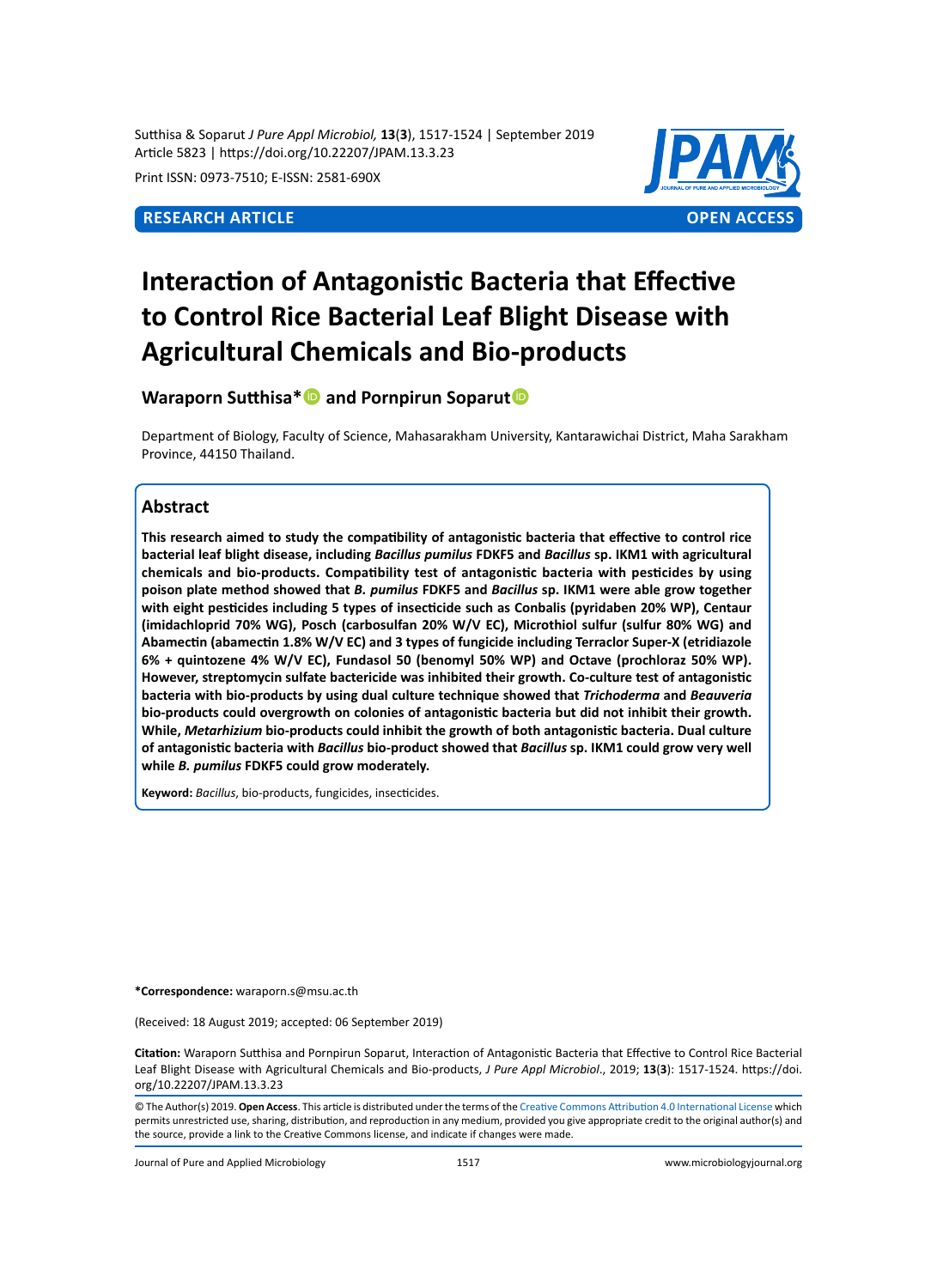#### **INTRODUCTION**

The crucial main food crop is rice (*Oryza sativa* L.). The crop is widespread all over the world due to its wider adaptability under different environmental conditions. The primary limitations rice production is plant disease and insect pests.1,2 *Xanthomonas oryzae* pv. *oryzae* (*Xoo*) is bacterial leaf blight causal agent, its widely prevalent destroyed disease of rice.<sup>3</sup> Hence, endophytic bacteria isolates were test for their efficiency against *X. oryza* pv*. oryzae* (*Xoo*). *In vitro* test, higher inhibition of *Xoo* was *Bacillus subtilis* var. *amyloliquefaciens* (FZB 24), EPB 9, EPB10, EPCO 29 and EPCO 78.4 While, testing activities of eleven chemicals including blasticidin, celdion, tricyclazole, streptomycin, sumithione, saturn, mipcine, stem F-34, hinosan, kasumin, phytomycin against *Xanthomonas campestris* pv. *oryzae*, a cause of paddy bacterial blight. *In vitro* studies, six chemicals such as phytomycin, streptomycin, blasticidin, kasumin, tricyclazole and sumithione inhibited bacterial growth. There are three chemicals *viz* blasticidin, kasumin and streptomycin which confident control disease *in vivo*. <sup>5</sup> Moreover, investigation of the anti - activity of different broad spectrums antibiotics against *X. oryza* pv*. oryzae* (*Xoo*) isolates *in vitro* assays. The results show that five virulent *Xoo* isolates was checked again six antibiotics including benzylpenicillin, ampicillin, kanamycin, streptomycin, chloramphenicol and sinobionic.<sup>6</sup> The challenge of pest management is to use natural substances to be more effective in controlling pests. Most farmers use expensive insecticides, that making the problem of worse pests and it can cause damage to the environment and may be related to a crisis that cannot be solved for farmers that need to use insecticides.<sup>7</sup> Combinations between different crop protection and pests monitor and natural enemies was defined to Integrated Pest Management (IPM).<sup>8</sup> The objective of IPM is reduced chemical pesticides damage to health and ecosystem, its incorporate various strategy including biological, chemical, and cultural practice and resistance varieties, for pest population management to be at economic ratio.<sup>9</sup> In plant protection, *Bacillus thuringiensis, Trichoderma viridae, Metarhizium anisopliae*, *Beauveria bassiana*, nuclear polyhedrosis virus (NPV) and

neem are favorite biopesticides.<sup>10</sup> Strategies for controlling plant disease may be achieved by using different biocontrol agents. Therefore, the study of the compatibility of chemicals and bioproducts to be used in the IPM program such as studies compatibility of *Metarhizium anisopliae* with neem derivatives. The most compatible was 0.5% (w/v) neem soap with least growth inhibition of *M. anisopliae*. <sup>11</sup> *Streptomyces* sp. SAI-25, *M. anisopliae* and neem seed powder are the biopesticides that effective to control *Helicoverpa armigera*. In pod borer complex management, compatibility between *Streptomyces* sp. SAI-25, *M. anisopliae*, and neem seed powder were tested. The results indicated that all of biopesticides were compatible with each other, therefore can mixed to manage *H. armigera*. Evaluation of compatibility between commercial product of neem oil emulsion (*Azadirachta indica*) and neem seeds and leaves extract with *B. bassiana in vitro.* Seed and leaf extracts were less injurious to *B. bassiana* than oil emulsion. The oil is incompatible with *B. bassiana*. At high concentrations oil can inhibiting conidia germination, growth and decrease conidia production and viability. In all concentrations of neem seed and leaf extracts were compatible with the entomopathogenic fungi. Reduction of conidia germination and production was affected of seed extract but did not affect to spore viability.<sup>12</sup>

Moreover, institute to evaluation of compatibility between *B. bassiana*, fungicides and botanicals. The compatibility of *Beauveria* isolate BP1.1 was evaluated with different fungicides that are carbendazim (50 WP) and copper oxychloride (50 WP) and botanicals for example aqueous neem leaf extract (1% w/v), aqueous garlic extract (1% w/v) and neem seed kernel extract (5% w/v) at three different concentrations. The isolate of *Beauveria* BP1.1 showed maximum growth in copper oxychloride (80.50 mm) followed by neem leaf extract (74.75 mm) and neem seed kernel extract (70.75 mm), whereas, the least growth was observed in garlic extract (60.50 mm) and total inhibition was observed in carbendazim.13 While, poisoned plate method was use for compatibility studies of eight fungicides including propineb, carbendazim, tebuconazole, nativo, fosetyl aluminium, tricyclazole, metalaxyl, kresoxim methyl and *Bacillus amyloliquefaciens*

Journal of Pure and Applied Microbiology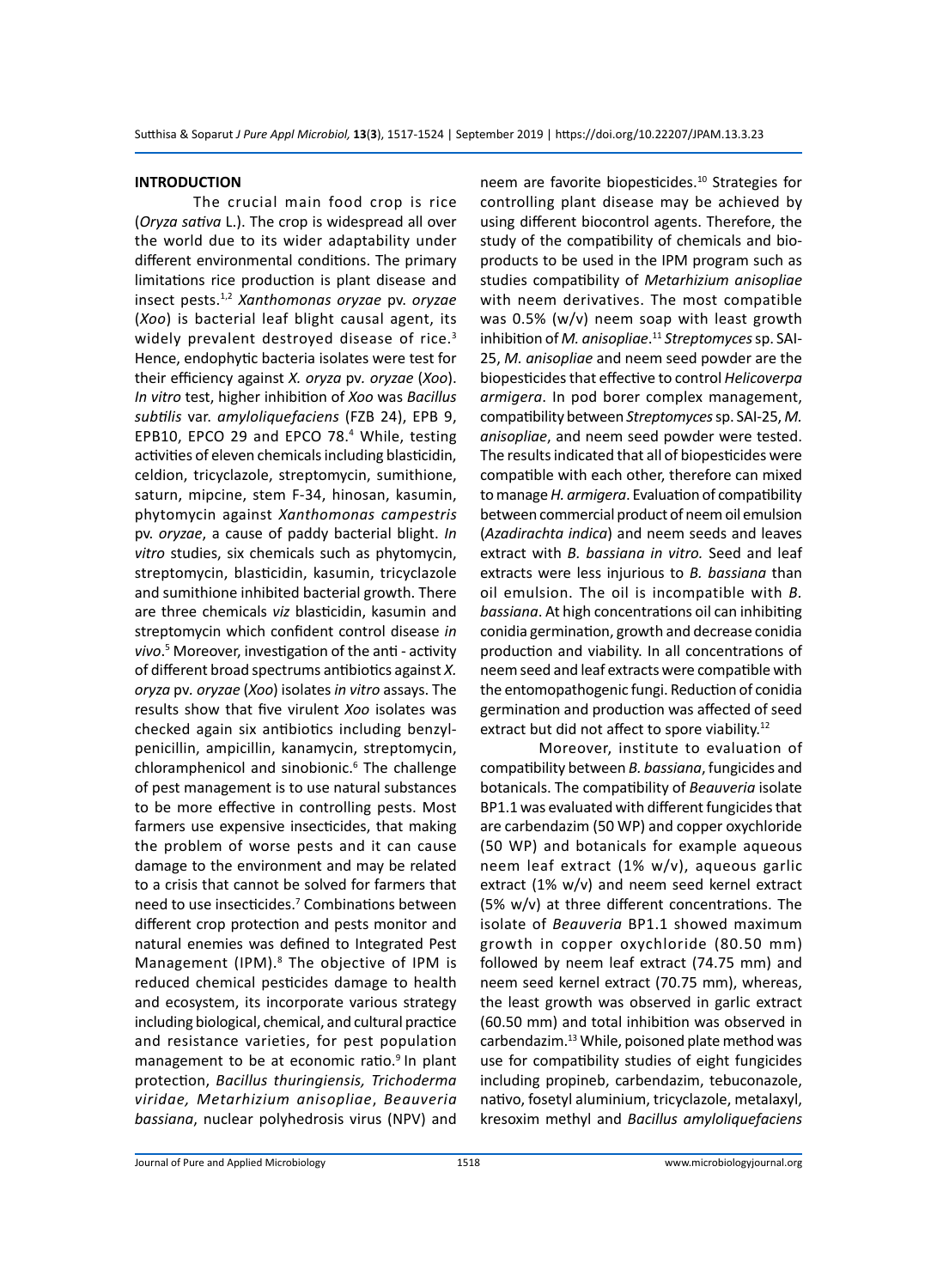B15. The results show that, all concentration tests of kresoxim methyl and carbendazim compatible with *B. amyloliquefaciens* B15.14

Thus, evaluation compatibility of *Bacillus* spp. and *Trichoderma* spp. and antagonistic activity to *S. cepivorum*. Dual cultures method show 42- 50% and 100% reduced mycelial growth of *S. cepivorum* by eight isolates of *Bacillus* spp. and five isolates of *Trichoderma* spp. Collaboration of *Bacillus* spp. and *Trichoderma* spp. can reduce *S. cepivorum* mycelium growth. Therefore, it can be used together to inhibit *S. cepivorum*. 15

Hence, the present study aimed to assess the interaction of chemical pesticides, bioproducts and antagonistic bacteria. Compatibility tests can be used as a guideline to enhance future integrated pest management.

# **MATERIALS AND METHODS Antagonistic bacteria**

Two isolates of antagonistic bacteria including *Bacillus pumilus* FDKF5 and *Bacillus* sp. IKM1 obtained from Microbiology Laboratory, Department of Biology Faculty of Science, Mahasarakham University.

### **Compatibility test of antagonistic bacteria and pesticides**

Study on compatibility between antagonistic bacteria and pesticides such as insecticides, fungicides and bactericide were tested by poison plate technique. Antagonistic bacteria including *B. pumilus* FDKF5 and *Bacillus* sp. IKM1 were culture on nutrient broth (NB) shaking at 150 rpm for 24 - 48 hr. After that bacterial suspension were prepared adjust concentration to 1x10<sup>6</sup> cfu/ml. Bacterial suspension was swab on NA petri plates. Whatman no.1 paper disc with 0.5 cm diameter was sterilized and then drop 30 ul of each pesticides with the concentrations according to company recommend (Table 1). Paper disc with pesticides were place on NA petri plates with antagonistic bacteria 4 pieces per plate in the cross direction. Incubated at 28°C and observe the clear zone for 5 days. Three replicates were maintained along with the control plate with dH<sub>2</sub>O instead of pesticides.

| Chemicals                                     | Trade name/<br>Company                                                 | Active<br>ingredient | Concentration |
|-----------------------------------------------|------------------------------------------------------------------------|----------------------|---------------|
| <b>Insecticides</b>                           |                                                                        |                      |               |
| abamectin                                     | Abamectin Asia Agrotech<br>Co., Ltd., Thailand                         | 1.8% W/V EC          | 20 ml/20l     |
| carbosulfan                                   | Posch Pitsulin Co.,<br>Ltd. Thailand                                   | 20% W/V EC           | 50 ml/20l     |
| imidachloprid                                 | Centaur                                                                | 70% WG               | 10 ml/20 l    |
| pyridaben                                     | <b>Conbalis Contact Group</b><br>Co., Ltd., Thailand                   | 20% WP               | 15 g/20 l     |
| sulfur                                        | <b>Microthiol sulfur Sotus</b><br>International Co., Ltd.,<br>Thailand | 80% WG               | 60 g/20 l     |
| <b>Fungicides</b>                             |                                                                        |                      |               |
| etridiazole +<br>quintozene                   | Terraclor Super-X Sotus<br>International Co.,<br>Ltd., Thailand        | $6\% + 4\%$ W/V EC   | 40 ml/20l     |
| benomyl                                       | Fundasol 50 Angro Thai<br>Chemical Supplies Ltd.,<br>Thailand          | 50% WP               | 30 g/20 l     |
| prochloraz                                    | <b>Octave FMC Chemical</b><br>(Thailand) Ltd                           | 50% WP               | 20 g/20 l     |
| <b>Bactericide</b><br>streptomycin<br>sulfate | Streptomycin sulfate Face<br>Agro Co., Ltd., Thailand                  |                      | 10 g/20 l     |

**Table 1.** Pesticides used to study compatibility with *B.pumilus* FDKF5 and *Bacillus* sp. IKM1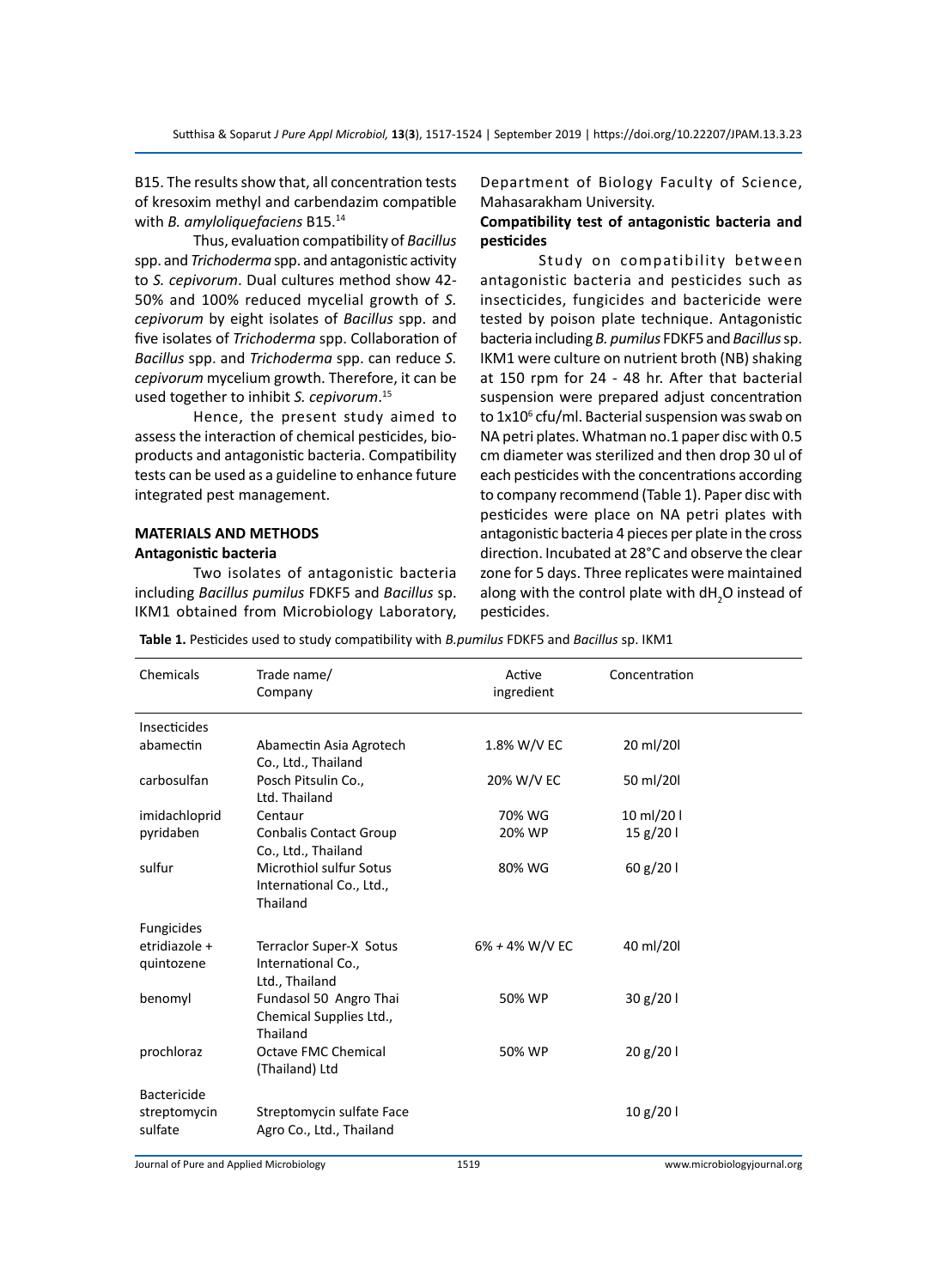# **Compatibility test of antagonistic bacteria and fungal bio-products**

*Trichoderma* sp. was isolates from *Trichoderma* bio-product retrieve from Biological Control Laboratory, Department of Plant Pathology, Faculty of Agriculture at Kamphaeng Saen, Kasetsart University. Compatibility between *Trichoderma* bio-product and *B. pumilus* FDKF5 or *Bacillus* sp. IKM1 using dual culture technique. First, place 0.5 cm diameter mycelium disc of *Trichoderma* sp. on PDA surface, 2 cm distance from the edge plate. After that *B. pumilus*  FDKF5 or *Bacillus* sp. IKM1 was streak with an inoculation loop paired with 4.5 cm distance from *Trichoderma* sp. Observation the growth of both microorganisms for 5 days and then bacteria colony were re-streak on NA petri dish for test viability.

*Beauveria bassiana* and *Metarhizium anisopliae* were isolated from *Beauveria* bioproduct and *Metarhizium* bio-product obtained from TAB Innovation Co., Ltd. Thailand. Dual culture technique was used by streak *B. bassiana*  or *M. anisopliae* in a half of petri dish and incubated at 28°C for 3 days. After that *B. pumilus*  FDKF5 or *Bacillus* sp. IKM1 were streak on the remaining half of petri dish. Incubation at 28°C for 5 days, observe microorganisms growth.

# **Compatibility test of antagonistic bacteria and bacterial bio-products**

*Bacillus* sp. was isolates from *Bacillus* bio-product retrieve from Biological Control Laboratory, Department of Plant Pathology, Faculty of Agriculture at Kamphaeng Saen, Kasetsart University. Dual culture test by streak *Bacillus* sp. bio-product and *B. pumilus* FDKF5 or *Bacillus* sp. IKM1 in parallel with 0.5 cm distance. Incubation at 37°C and observe growth and rating with - not growth, + slightly growth, ++ moderate growth and +++ considerably growth.

#### **RESULTS**

Compatibility test of antagonistic bacteria and pesticides

Compatibility test of antagonistic bacteria *B. pumilus* FDKF5 and *Bacillus* sp. IKM1 and pesticides the results show that two antagonistic bacteria can growth associated with all pesticides test including insecticides (abamectin 1.8% W/V EC, carbosulfan 20% W/V EC, imidachloprid 70% WG, pyridaben 20% WP and sulfur 80% WG) and fungicides (etridiazole 6% + quintozene 4% W/V EC, benomyl 50% WP and prochloraz 50% WP), except bactericide streptomycin sulfate shown zone of inhibition (clear zone) (Fig. 1, 2).



**Fig. 1.** Compatibility test of antagonistic bacteria *Bacillus pumilus* FDKF5 and pesticides A: pyridaben 20% WP, B: imidachloprid 70% WG, C: carbosulfan 20% W/V EC, D: sulfur 80% WG, E: abamectin 1.8% W/V EC, F: etridiazole 6% + quintozene 4% W/V EC, G: benomyl 50% WP, H: prochloraz 50% WP, I: streptomycin, J: dH<sub>2</sub>O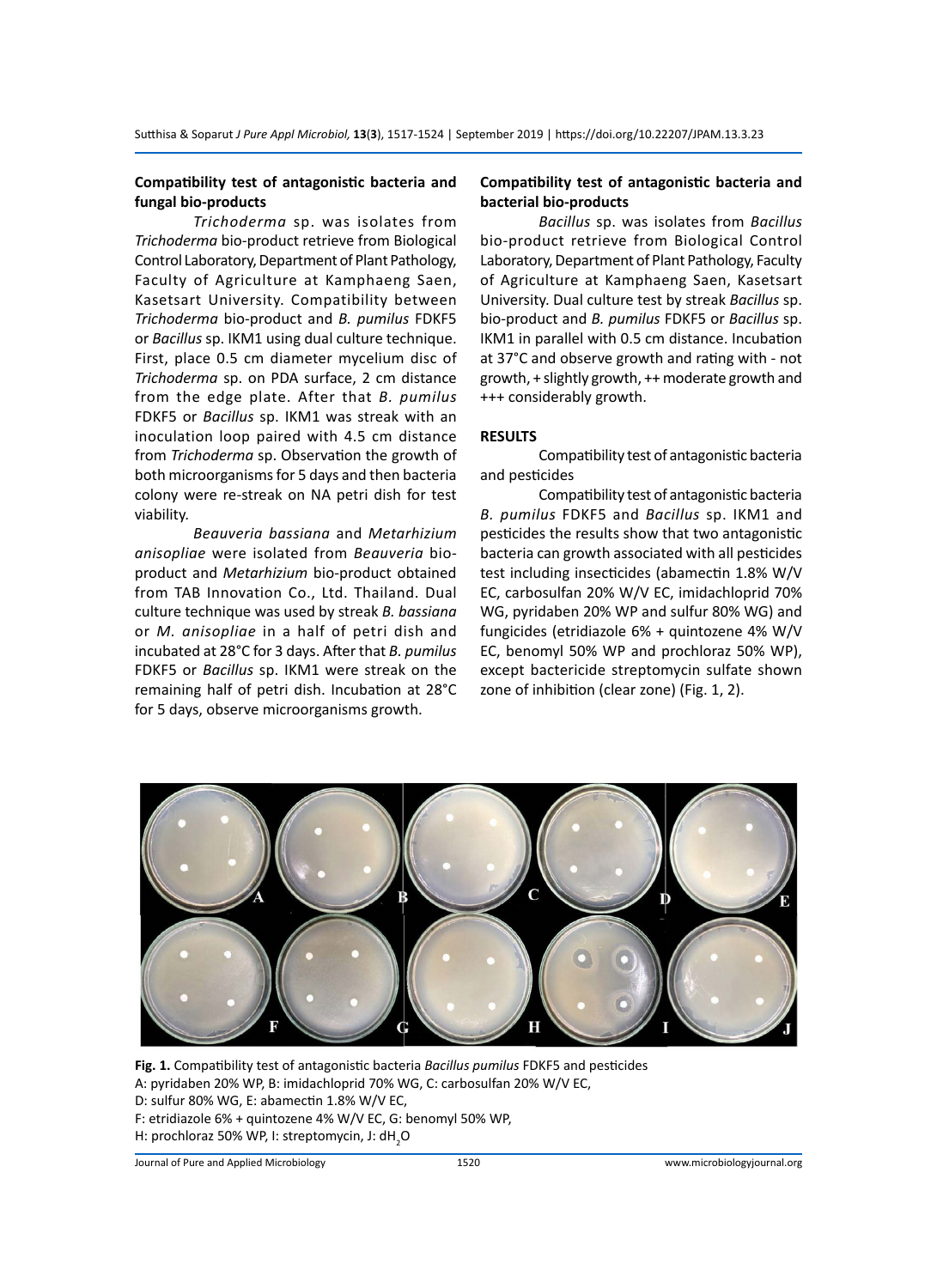Sutthisa & Soparut *J Pure Appl Microbiol,* **13**(**3**), 1517-1524 | September 2019 | https://doi.org/10.22207/JPAM.13.3.23



**Fig. 2.** Compatibility test of antagonistic bacteria *Bacillus* sp. IKM1 and pesticides A: pyridaben 20% WP, B: imidachloprid 70% WG, C: carbosulfan 20% W/V EC, D: sulfur 80% WG, E: abamectin 1.8% W/V EC,

F: etridiazole 6% + quintozene 4% W/V

EC, G: benomyl 50% WP, H: prochloraz 50% WP, I: streptomycin, J: dH<sub>2</sub>O

# **Compatibility test of antagonistic bacteria and fungal bio-products**

Compatibility test of antagonistic bacteria *B. pumilus* FDKF5 and *Bacillus* sp. IKM1 and *Trichoderma* bio-product the results show that *Trichoderma* sp. over growth on *B. pumilus* FDKF5



**Fig. 3.** Compatibility test of antagonistic bacteria *B. pumilus* FDKF5 or *Bacillus* sp. IKM1 and *Trichoderma*  bio-product

A: *Trichoderma* bio-products and *Bacillus pumilus* FDKF5

- B: *Trichoderma* bio-products and *Bacillus* sp. IKM1
- C: Re -streak of *Bacillus pumilus* FDKF5
- D: Re -streak of *Bacillus* sp. IKM1

or *Bacillus* sp. IKM1 but not inhibit their growth**.**  When re-streak *B. pumilus* FDKF5 or *Bacillus* sp. IKM1 on NA found normal growth and normal colony (Fig. 3).

Compatibility test of antagonistic bacteria *B. pumilus* FDKF5 and *Bacillus* sp. IKM1 and



**Fig. 4.** Compatibility test of antagonistic bacteria *B. pumilus* FDKF5 or *Bacillus* sp. IKM1 and *Beauveria* bio-product

- A: *Beauveria* bio-products and *Bacillus pumilus* FDKF5
- B: *Beauveria* bio-products and *Bacillus* sp. IKM1
- C: Re -streak of *Bacillus pumilus* FDKF5
- D: Re -streak of *Bacillus* sp. IKM1

Journal of Pure and Applied Microbiology 1521 www.microbiologyjournal.org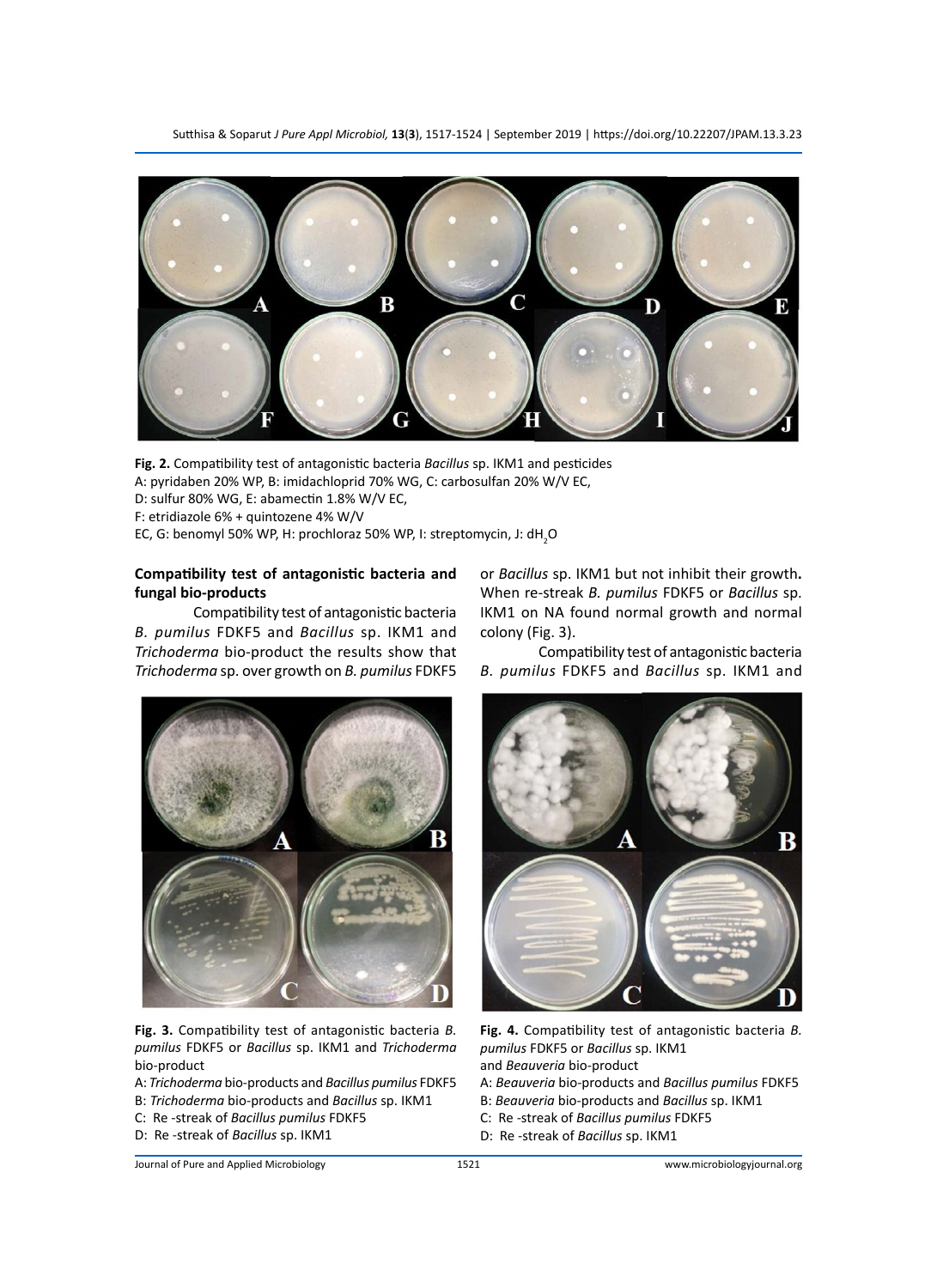Sutthisa & Soparut *J Pure Appl Microbiol,* **13**(**3**), 1517-1524 | September 2019 | https://doi.org/10.22207/JPAM.13.3.23



**Fig. 5.** Compatibility test of antagonistic bacteria *B. pumilus* FDKF5 or *Bacillus* sp. IKM1 and *Metarhizium*  bio-product

- A: *Metarhizium* bio-product and *Bacillus pumilus* FDKF5
- B: *Metarhizium* bio-product and *Bacillus* sp. IKM1
- C: *Bacillus pumilus* FDKF5
- D: *Bacillus* sp. IKM1

*Beauveria* bio-product the results show that *Beauveria bassiana* over growth on *B. pumilus* FDKF5 or *Bacillus* sp. IKM1 but not inhibit their growth. When re-streak *B. pumilus* FDKF5 or *Bacillus* sp. IKM1 on NA found normal growth and normal colony (Fig. 4).

Compatibility test of antagonistic bacteria *B. pumilus* FDKF5 or *Bacillus* sp. IKM1 and *Metarhizium* bio-product found that *Metarhizium anisopliae* growth normally but *B. pumilus* FDKF5 or *Bacillus* sp. IKM1 show slightly growth (Fig. 5). **Compatibility test of antagonistic bacteria and bacterial bio-products**

 Compatibility test of antagonistic bacteria *B. pumilus* FDKF5 and *Bacillus* sp. IKM1 and *Bacillus*  bio-product the results show that both isolates of antagonistic bacteria can growth associated with *Bacillus* bio-product. *Bacillus* sp. IKM1 show considerably growth (+++), while *B. pumilus* FDKF5 show moderate growth (++) (Fig. 6).



**Fig. 6.** Compatibility test of antagonistic bacteria *B. pumilus* FDKF5 or *Bacillus* IKM1 and *Bacillus* bio-product A: *Bacillus* bio-product and *Bacillus pumilus* FDKF5

- B: *Bacillus* bio-product and *Bacillus* sp. IKM1
- C: *Bacillus* bio-product
- D: *Bacillus pumilus* FDKF5
- E: *Bacillus* sp. IKM1

#### **DISCUSSION**

In South and Southeast Asia, the major essential food crop is rice. It is attacked by insect, disease, weed and vertebrate pests. Integrated pest management (IPM) is combination of many strategies for pest management for economic values, consist of a biological control, chemical control, cultural practices and resistance plant varieties. In this experiment, compatibility between antagonistic bacteria that effective to control rice bacteria leaf blight and insecticides, fungicides, bactericides and bio-pesticides were evaluated.

Two antagonistic bacteria including *B. pumilus* FDKF5 and *Bacillus* sp. IKM1 can growth associated with all tested pesticides including insecticides (abamectin, carbosulfan, imidachloprid, pyridaben and sulfur) and fungicides (etridiazole + quintozene, benomyl and prochloraz), except bactericide streptomycin sulfate. Similarity with that studies compatibility of bacterial biocontrol agent *Bacillus subtilis* with commonly used chemical fungicides such as carbendazim, mancozeb, metalaxyl, wettable sulpher, hexaconazole, difenconazole, tebuconazole and kresoxim methyl. The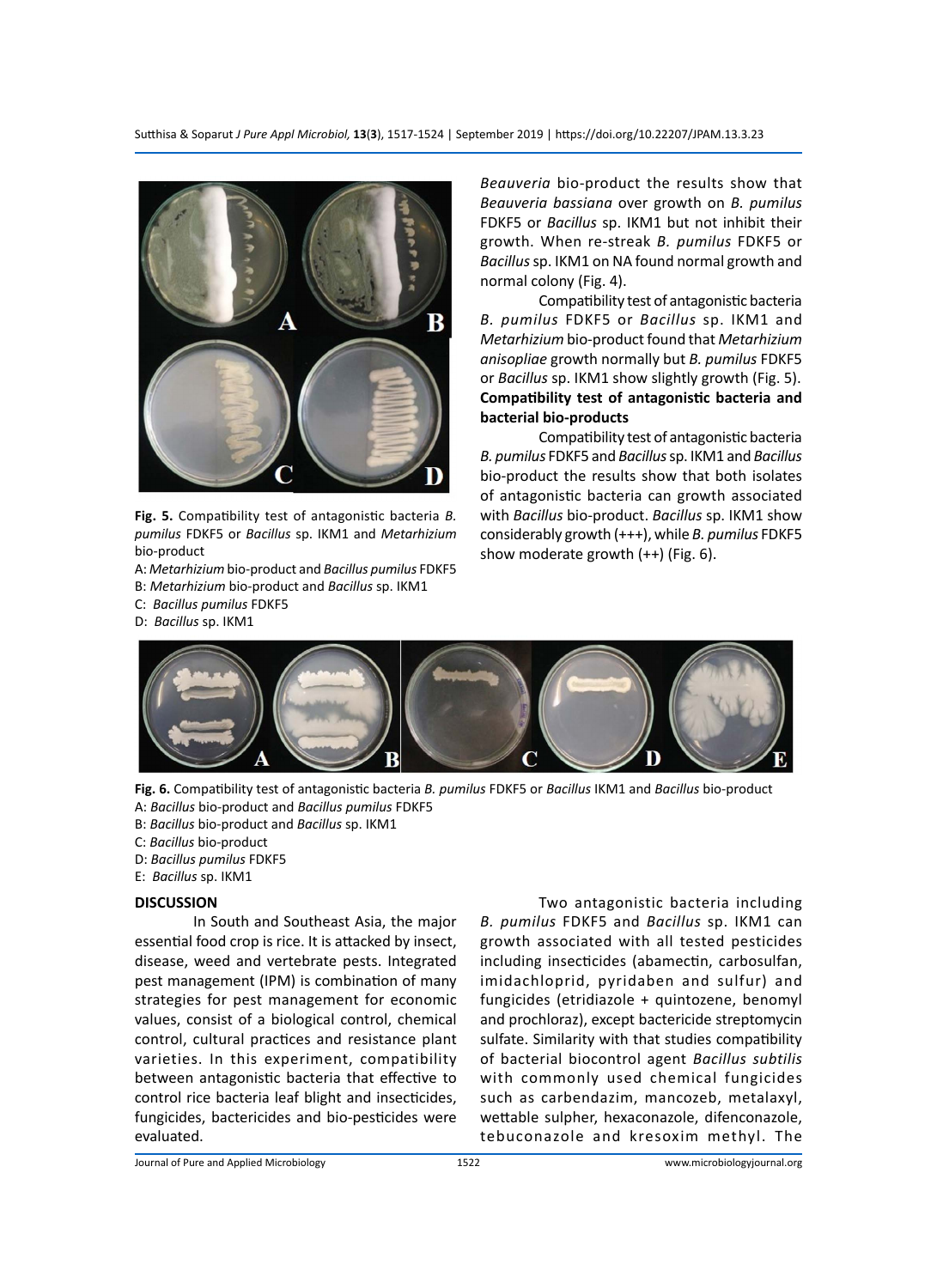compatibility tests revealed that among the solid formulation fungicides, the *B. subtilis* showed more tolerance to carbendazim and among the liquid formulation fungicides hexaconazole and kresoxim methyl showed maximum compatibility up to 3000µl/ I concentration.<sup>16</sup>

*Trichoderma* bio-product and *Beauveria*  bio-product show over growth on *B. pumilus* FDKF5 and *Bacillus* sp. IKM1 but not inhibit their growth**.**  Moreover, compatibility among the most efficient isolates of *Bacillus* spp. and *Trichoderma* spp. was evaluated. Dual culture demonstration of *Bacillus*  spp. and *Trichoderma* spp., found that eight and five isolates can reduce mycelium growth of *S. cepivorum*. Combination between *Bacillus* spp. and *Trichoderma* spp., there are 12 were incompatible but combination of *Bacillus* spp. (SF45, SF32 and SF311) and *Trichoderma* spp. can reduce mycelial growth of *S. cepivorum*. Thus, shows that both microorganisms can be used together to control white rot disease.15 *In vitro*, studied compatibility of biocontrol agent including *Trichoderma harzianum*, *Bacillus subtilis* and *Pseudomonas fluorescens*. Absence of inhibition zone indicated that the biocontrol agents were compatible with each other.<sup>17</sup> Study of effect of pesticides comprise of imidaclopride, flufenoxuron, teflubenzuron+ phuzalon, endosulfane and amitraz on conidia germination, vegetative growth and sporulation of *B. bassiana* and test their compatibility too.The research found that *B. bassiana* is incompatible with flufenoxuron. Flufenoxuron was causal of complete inhibition in *B. bassiana* growing. *B. bassiana* DEBI008 was compatible with imidacloprid, thus could use at the same time in IPM program.<sup>18</sup>

Dual culture of antagonistic bacteria and *Metarhizium* bio-product, the results show that *Metarhizium* bio-product growth normally but *B. pumilus* FDKF5 and *Bacillus* sp. IKM1 show slightly growth. While, *Streptomyces* sp. SAI-25, *M. anisopliae*, and neem seed powder were evaluated their compatible for using to controlling pod borer complex. The result show that, there were compatibility and can be combined for *Helicoverpa*  armigera management.<sup>10</sup>

Compatibility test of antagonistic bacteria *B. pumilus* FDKF5 or *Bacillus* sp. IKM1 and *Bacillus*  bio-product the results show that both isolates of antagonistic bacteria can growth associated with *Bacillus* bio-product. Bio-control agents could be used as a way not harmful to the environment and effective to control disease and may be advised to the farmers for profitable organic farming. Compatibility study of antagonistic bacteria with agricultural chemicals and bio-products to increase the efficacy of biocontrol agents to controlling rice bacterial leaf blight diseases. Moreover, the pesticides tolerance ability broadened the use as these bio-pesticides in combination with pesticides can be applied under integrated disease management for the management of rice pest.

#### **ACKNOWLEDGEMENTS**

Authors would like to thank the Department of Biology, Faculty of Science, Mahasarakham University.

#### **CONFLICT OF INTEREST**

The authors declares that there is no conflict of interest.

#### **Authors' Contribution**

Author listed have made a substantial, direct and intellectual contribution to the work, and approved it for publication.

#### **Funding**

None.

#### **Data availability**

All datasets generated or analyzed during this study are included in the manuscript.

#### **Ethics Statement**

This article does not contain any studies with human participants or animals performed by any of the authors.

#### **REFERENCES**

- 1. Fahad S, Nie L, Hussain S, Khan F, Li L, Liu X, Tabassum A, Wu C, Xiong D, Cui K, Huang J. Rice Pest Management and Biological Control, pp 85-106. E. Lichtfouse, A. Goyal (eds.), Springer International Publishing Switzerland, 2015. https://doi.org/10.1007/978-3- 319-16988-0\_4
- 2. Heinrichs EA. Biology and Management of Rice Insects. Wiley Eastern, New Delhi, 1994.
- 3. Kala A, Soosairaj S, Mathiyazhagan S, Raja P. Isolation and Identification of *Xanthomonas oryzae* pv. *oryzae*  the causal agent of rice bacterial leaf blight and its activities against of six medicinal plants. *Asian J. Plant*